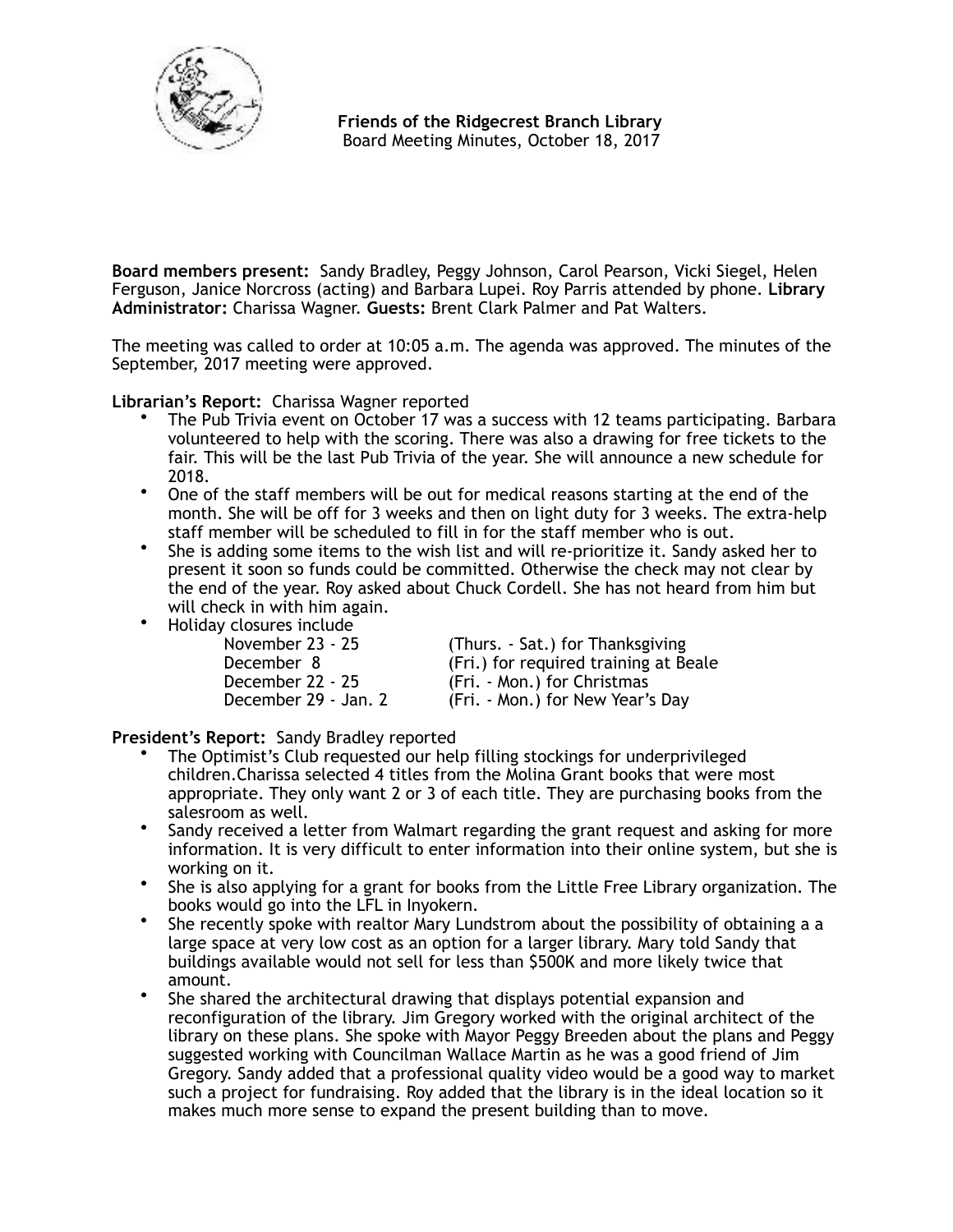## **Treasurer's Report:** Helen Ferguson reported

- She reminded us that this is her last month as treasurer. She will attend the next meeting to present her final monthly report. She distributed copies of the financial status report for September 2017.
- She shared rough totals for the book sales. The first weekend raised \$3,400. The second weekend raised \$2,741 including the Cupcake Wars, which raised \$800 of that.

## **Vice-President, Membership Report:** Carol Pearson reported

• Since our last meeting there have been 11 new members and 44 renewals, most coming in at the big sales. She sent out a batch of renewal reminders after the big sale so more renewals will be coming in.

### **Vice-President, Book Sales Report:** Acting V.P. Janice Norcross reported

- Roy spoke up first to convey the board members' gratitude for her work on the book sales. She was very organized and the events ran smoothly. He also thanked Brent for his work on the Cupcake Wars.
- Janice listed lessons learned from the big sales and suggestions from Sue Parker: An additional cashier would be a big help on the first sale day from 10:00 to 12:00. An alternate option would be to have someone totaling the purchases while people are still in line and giving them a sales slip to present to the cashier with their payment. Enlarge the history and politics section. These books are popular and we have a lot. Offer a discounted price (\$5 per bag) during last two hours of second Saturday. Advertise this discount via Facebook and/or email around noon of that day. Windows at the annex need to be cleaned before next sale. Pat suggested asking the high school or boy scouts as they need community service hours.
	- She asked if the Friends should continue accepting encyclopedias. Though a set gets sold once in a while, they make a lot of work for the annex team. It was decided to continue accepting them for now.
	- Janice suggested a special sale in December featuring vintage books and collectables for holiday gifts. Brent offered to go with her to S& M Coins and Collectables to see if they would like to get involved with the sale.
	- Lastly, she saw two sturdy used tables on sale for \$5 each that would be good for the annex. Sandy said she could buy them and turn in a receipt to get reimbursed.

**Newsletter:** Deadline for next newsletter – October 27, 2017. Peggy offered to write a brief article about the calendars available in the salesroom. They have beautiful photos. Barbara will send photos from the sale.

# **Old Business:**

- **J**anice and her husband went to Inyokern to scout locations for the LFL. They felt the Bernardino's location was unfeasible due to safety hazards from the main road and the parking situation. She suggested a specific location outside the senior center where there is a sidewalk and a street light. This would be on county land. Her husband has volunteered to help with the installation. After discussion, a proposal was made to place the LFL in this location. The proposal was passed. Roy said he would make sure that Denny Kline knows what we are doing.
	- **•** Brent reported that the Cupcake Wars was a great success thanks to beautiful cupcakes, great volunteers, and wonderful judges. A lot of people want to do it again next year! People who purchased a gold fork were entitled to taste 15 cupcakes and vote on their favorites. Lessons learned included:

 Bottled water should be sold near the cupcakes, not at the food truck. The restaurant owner complained about the food truck. The food truck made a profit.